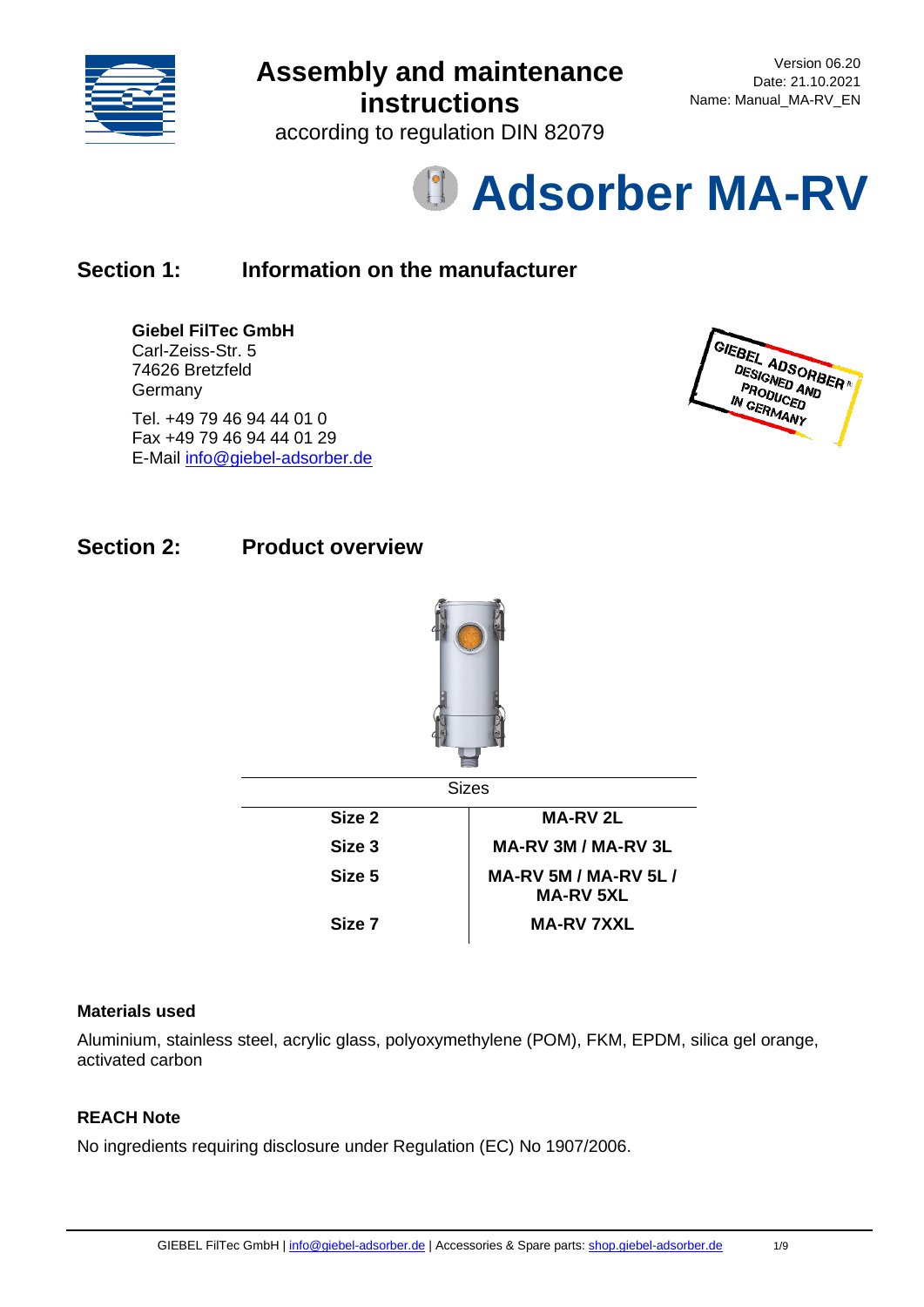

according to regulation DIN 82079

## **Section 3: Construction and materials**

| Use                       | Reusable                                          |  |  |
|---------------------------|---------------------------------------------------|--|--|
| <b>Housing material</b>   | Aluminium                                         |  |  |
| <b>Adsorbents</b>         | Silica gel, activated carbon                      |  |  |
| <b>Particulate filter</b> | Filter element with 3 um separation<br>efficiency |  |  |
| Seal material             | FKM / EPDM                                        |  |  |
| Operating<br>temperature  | $-40^{\circ}$ C - $+80^{\circ}$ C                 |  |  |
| <b>Connection</b>         | BSP / NPT / Metric / Slipfit                      |  |  |

## **Section 4: Technical data**

E ۳ ٢ H  $\overline{\phantom{a}}$ Ħ **MA-RV 2L MA-RV 3M MA-RV 3L MA-RV 5M MA-RV 5L MA-RV 5XL MA-RV 7XXL** Total weight [kg] 1,8 3,0 3,9 5,6 7,1 8,6 16,0 Adsorbent [kg] 0,5 0,9 1,4 2,3 3,3 4,5 9,7 Max. Water absorption<br>(ml) ութ... ռուշ շատ 200 - 360 - 560 - 1000 - 1320 - 1800 - 3880<br>(ml) Height [mm] 210 305 405 335 435 535 635 Housing diameter [mm] 90 90 90 110 110 150 150 150 190 Screw-in diameter [mm] 120 140 140 180 180 180 180 220 Connection BSP, NPT, Metric, BSP, NPT, Metric, BSP, NPT, Metric, BSP, NPT, Metric, BSP, NPT, Metric, Slipfit BSP, NPT, Metric, Slipfit BSP, NPT, Metric, Slipfit Slipfit Slipfit **Slinfit** Slipfit Valves [IN-OUT] 1 − 1 1 − 1 1 − 1 2 − 2 2 − 2 3 − 3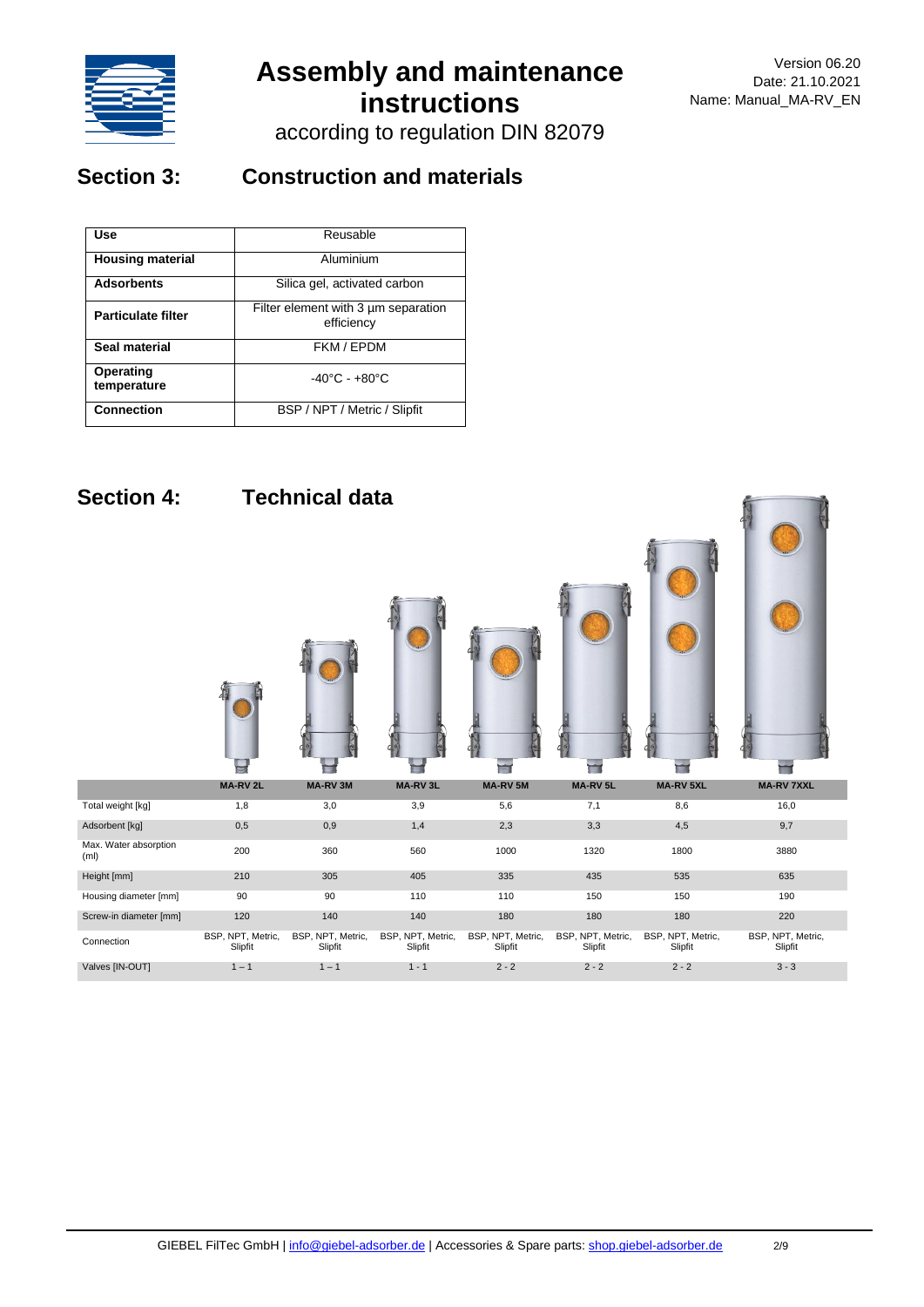

according to regulation DIN 82079

## **Section 5: Assembly and commissioning**

Adsorbers of the MA-RV 2L series do not have an extra valve part and are therefore screwed directly onto the system. The following points are skipped in this case.

1. Lightly oil the thread of the valve part and then screw it onto the system.

Remove the safety plugs from the clamps.

2. Remove the protective foil on the underside of the adsorber section and place the adsorber section on the valve section.

3. Hook the clamping bracket into the closing hooks and press the clamping levers down.

Secure the clamping lever again with the safety plugs (highlighted blue in the picture).





Lightly lubricate the thread before<br>assembly or use assembly paste. Gewinde vor der Montage leicht einölen<br>oder Montagepaste verwenden. Lubrifier légèrement le fil avant<br>l'assemblage ou utiliser la pâte<br>d'assemblage. Lubrique ligeramente la rosca antes del<br>montaje o use pasta de ensamblaje. Слегка смажьте нить перед сборкой<br>или используйте монтажную пасту.

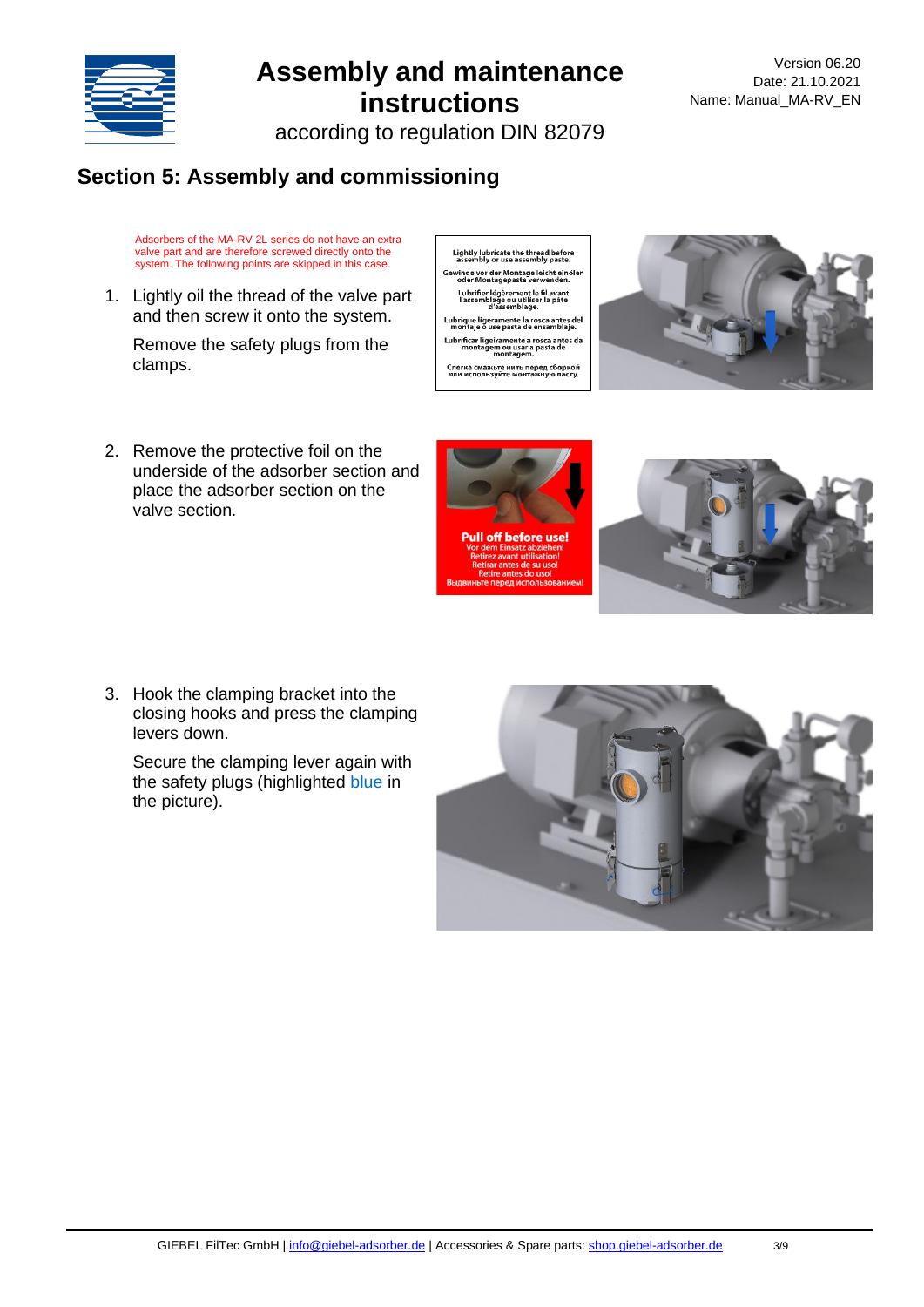

according to regulation DIN 82079

### **Section 6: Maintenance**

Once the silica gel is completely saturated, a spare parts kit must be used.





Once the colour of the silica gel has completely changed according to the colour indicator used, it must be replaced. All wear parts are replaced at the same time to ensure optimum use.

- 1. Remove the adsorber part by opening the closing clamps. *Adsorbers of the series MA-RV 2L are completely screwed off the plant, because they do not have an extra valve part.*
- 2. Open the lid using the clamps.
- 3. Remove the seal in the cover and replace it with the new one.
- 4. Remove the activated carbon disc and empty the desiccant.
- 5. Pull out the filter element.
- 6. Remove the lower foam disc as well.
- 7. Loosen the locking ring on the window, remove the window and the flat seal. Insert a new window and flat gasket and remount the retaining ring.
- 8. Remove the flat gaskets on the bottom of the adsorber section and replace them with the new ones.
- 9. Insert new foam disk.
- 10. Insert a new filter element and then fill in fresh desiccant. When filling in the desiccant, lightly tap the housing with a soft object (e.g. the ball of your hand) to compact the bulk material.
- 11. Insert a new activated carbon disc and then close the lid again using the clips. *In the case of an adsorber of the MA-RV 2L series, maintenance is now*

*complete and the adsorber is screwed back onto the system.*

12. Place the adsorber section back on the valve section and close it using the clips.

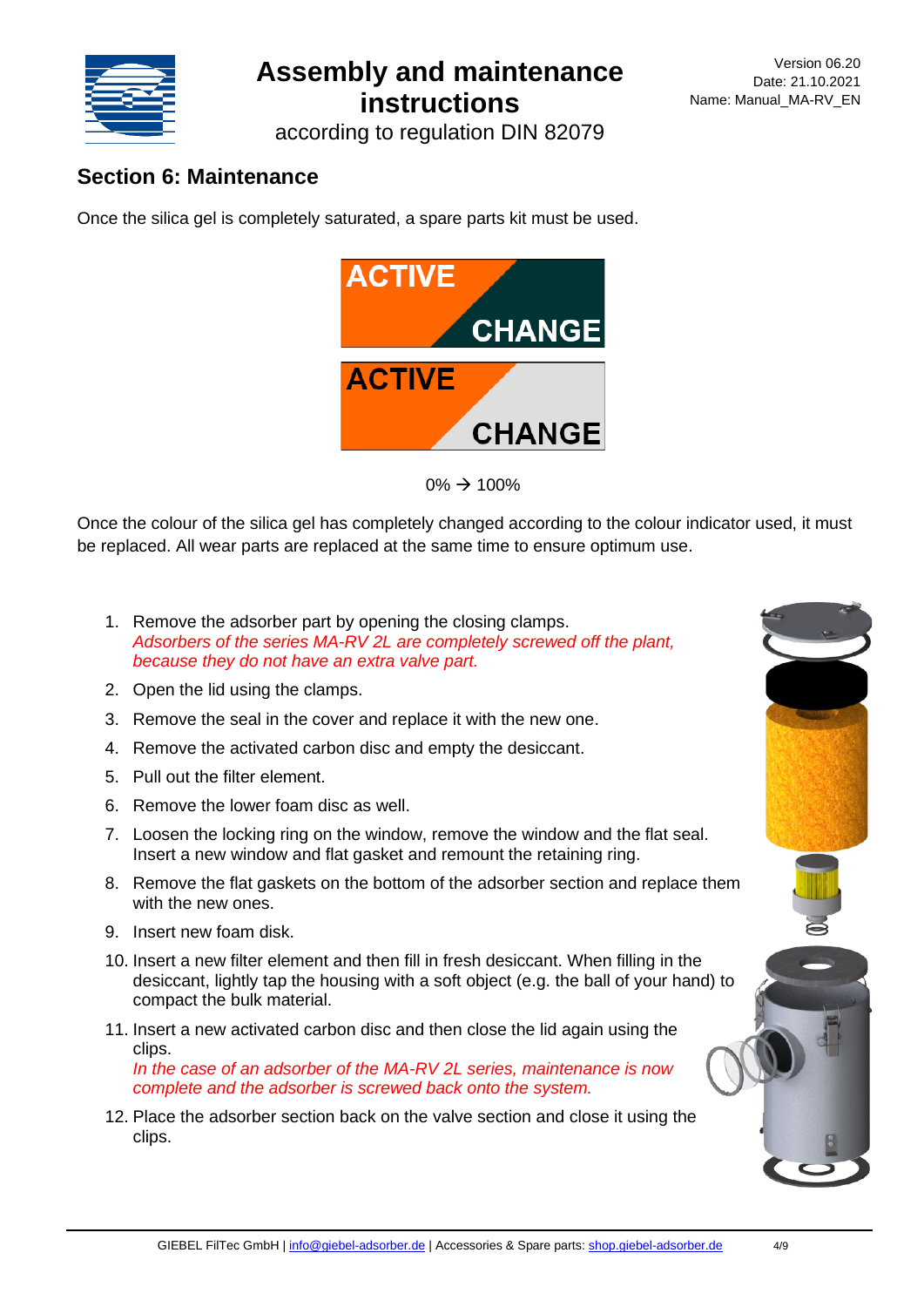

according to regulation DIN 82079

### **Section 7: Spare parts and storage**

| <b>Adsorber</b>                              | Spare parts kit* | <b>Desiccant</b> | * also as EPDM version |
|----------------------------------------------|------------------|------------------|------------------------|
| MA-RV 1L                                     | ET MA+ME-R 1L    | SOG 4 kg         |                        |
| MA-RV 2L                                     | ET MA-R 2        | SOG 4 kg         |                        |
| MA-RV 3M<br>MA-RV 3L                         | ET MA-R 3        | SOG 4 kg         |                        |
| MA-RV 5M<br>MA-RV <sub>5L</sub><br>MA-RV 5XL | ET MA-R 5        | SOG 4 kg         |                        |



### **Spare parts kit**

- Silica gel

- Activated carbon - Filter discs

- Filter element

- Seal kit *Exemplary representation of the spare parts set*



### **Desiccant**

- Silica gel *Airtight packaging*

### **Order of spare parts**

For a constant operational readiness of the adsorber and thus the plant, make sure that a spare parts kit or spare adsorber is always in stock.

The time until the complete colour change and thus the service life of the adsorber depends on various factors:

- Number and duration of flow and loading intervals.
- Air flow volume and flow velocity, relative humidity of ambient air.
- Temperature of the ambient air and the medium to be ventilated.

### **Storage of adsorbers**

All articles filled with desiccant are packed airtight. To avoid damage to the desiccant, it must also be stored in dark and dry rooms at -10°C to +30°C.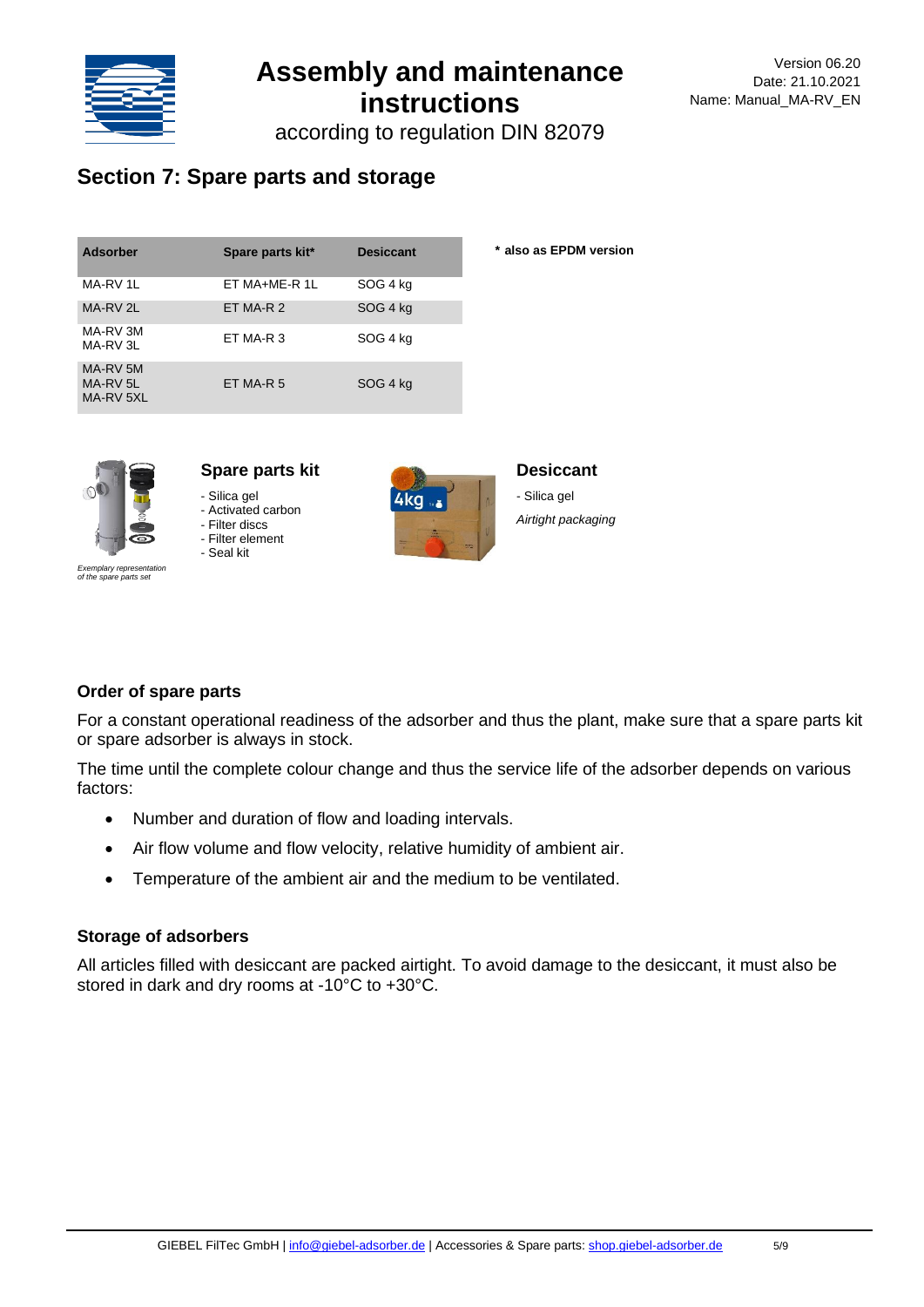

according to regulation DIN 82079

### **Section 8: Disposal**

### **Regeneration**

In practice, the most common regeneration method used is the temperature increase. When desorbing water vapour from silica gel, the temperature must be above 100°C. For silica gel with colour indicators a regeneration temperature of 120°C should be maintained in order not to damage the applied colour indicator.

It is nevertheless recommended to use fresh silica gel.

### **Disposal**

At the end of its useful life, the device must be disposed of in accordance with the relevant legal regulations. Metal and plastic parts should be separated and disposed of separately.

The loaded desiccant Silicagel Orange can be disposed of in household waste.

Silicagel Orange is not classified as a hazardous substance under European Union legislation (Regulation EC No 1272/2008). It is not subject to compulsory labelling in accordance with EC Directive (67/548/EEC or 1999/45/EC). Silicagel Orange is not considered to be a substance hazardous to health or the environment.

### **Section 9: Risk and hazard analysis**

### **1. Moist air flows into the system**

### Porous seals

Moist air can flow into the adsorber or into the plant at the porous points. This means that complete drying is not possible and moist air enters the plant.

### Flat gaskets do not sit properly on the adsorber part

If the flat gaskets at the bottom of the adsorber part are not seated correctly, moist air can enter the system at the leaking points.

Adsorbers of the series MA-RV 2L are excluded.

#### Saturated drying agent

When the desiccant is saturated, it can no longer absorb moisture. This allows moist air to enter the system.

#### Air flow rate too high

If the air flow rate is too high, the contact time between moist air and desiccant is too short. This allows moist air to flow into the system.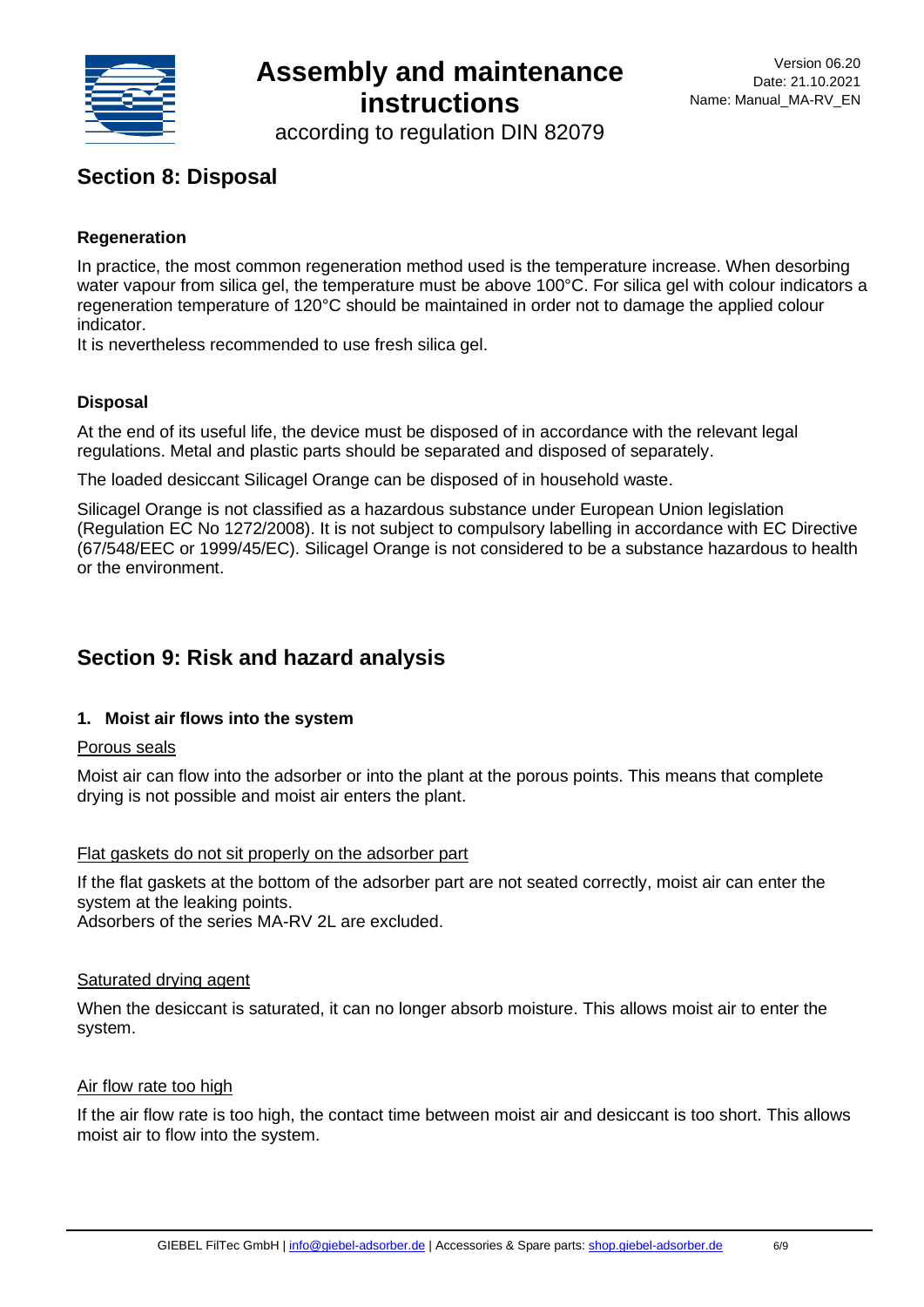

according to regulation DIN 82079

### Oil on the drying agent

If too many oil particles enter the adsorber, the oil particles close the pores of the desiccant and thus prevent adsorption.

#### Ambient temperature too high

If the ambient temperature exceeds 80°C, the binding forces in the desiccant decrease. This means that the incoming ambient air is only dried to a limited extent.

### **2. Positive or negative pressure builds up in the system**

#### Valves are jammed / blocked

If the functionality of the valves is impaired by impurities, the pressure in the system increases.

#### Air flow rate too high

Too high an air flow rate can cause over- or underpressure in the system.

#### Contaminated filter element

The filter unit can be clogged by dirt particles and can therefore build up pressure in the system.

### Oil on the drying agent

If oil particles get into the adsorber, the spaces in the fill can be filled with oil and the fill will stick together. This can cause pressure to build up in the system.

### **3. Adsorber is damaged**

#### Material resistance

When selecting the adsorber, the ambient and operating conditions should be considered. An aggressive environment or liquid in the container can damage the adsorber.

#### Temperature range

The ambient and operating temperatures should not exceed or fall below the specified range, otherwise the adsorber may be damaged.

#### Improper handling

Incorrect or improper handling can damage the adsorber. The recommended installation must be observed.

### Strong vibrations

Strong vibrations of the plant can damage the adsorber.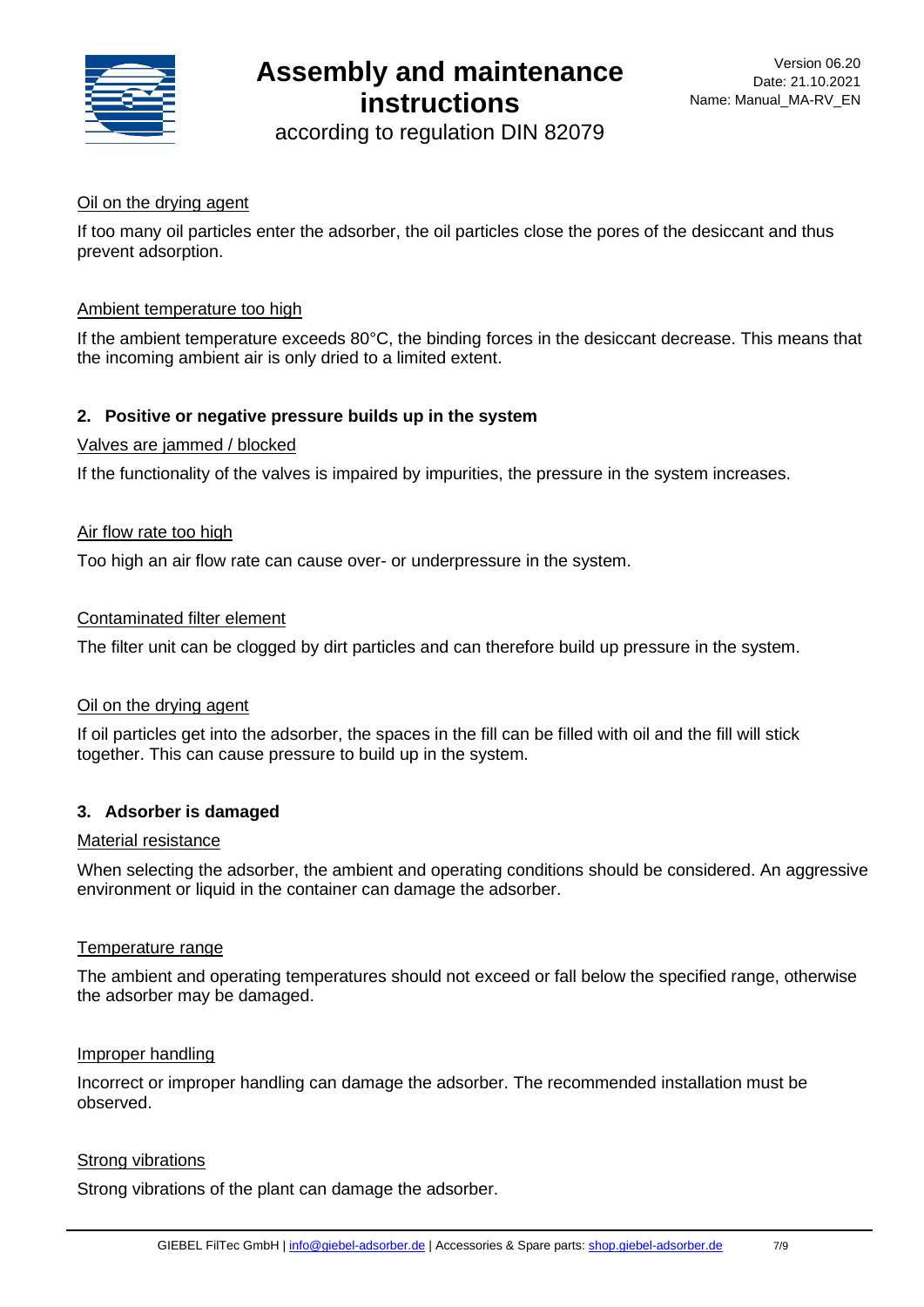

according to regulation DIN 82079

### Pressure range of the system

The adsorber should not be exposed to positive or negative pressure above 1.0 bar, otherwise the housing may be damaged.

### Thread of the adsorber and accessories is damaged

When mounting the adsorber on the system, the threads must be slightly moistened with oil. Failure to lubricate the threads can lead to the thread rubbing and is not a reason for complaint.



### **Section 10: Maintenance plan**

### **1. Check seals for wear**

- Check The flat gaskets and O-rings installed on the adsorber must be checked for perfect condition. For this purpose the seals in the lid, on the filter and on the connection should be checked for brittleness.
- Cycle Half-yearly

Measures In case of existing damage, a new spare parts kit or a new adsorber should be used.

### **2. Check filter unit for impurities**

Check Take off the lid and remove the activated carbon disc. Then empty the desiccant. The filter unit can then be removed. This should be checked for contamination and should be free of dirt for smooth operation.

Cycle Half-yearly

Measures The filter element is part of the spare parts kit and should be replaced if it is contaminated.

### **3. Visual inspection of the silica gel**

Check The loading condition of the silica gel must be determined by visual inspection of the adsorber. The colour orange indicates that the silica gel can still adsorb water and air is dehumidified. When the silica gel is completely saturated, the colour changes to green or colourless.

> If there are oil particles on the silica gel, these close the pores and the adsorption capacity is reduced. This causes the silica gel to discolour more slowly and unevenly.

Cycle Half-yearly